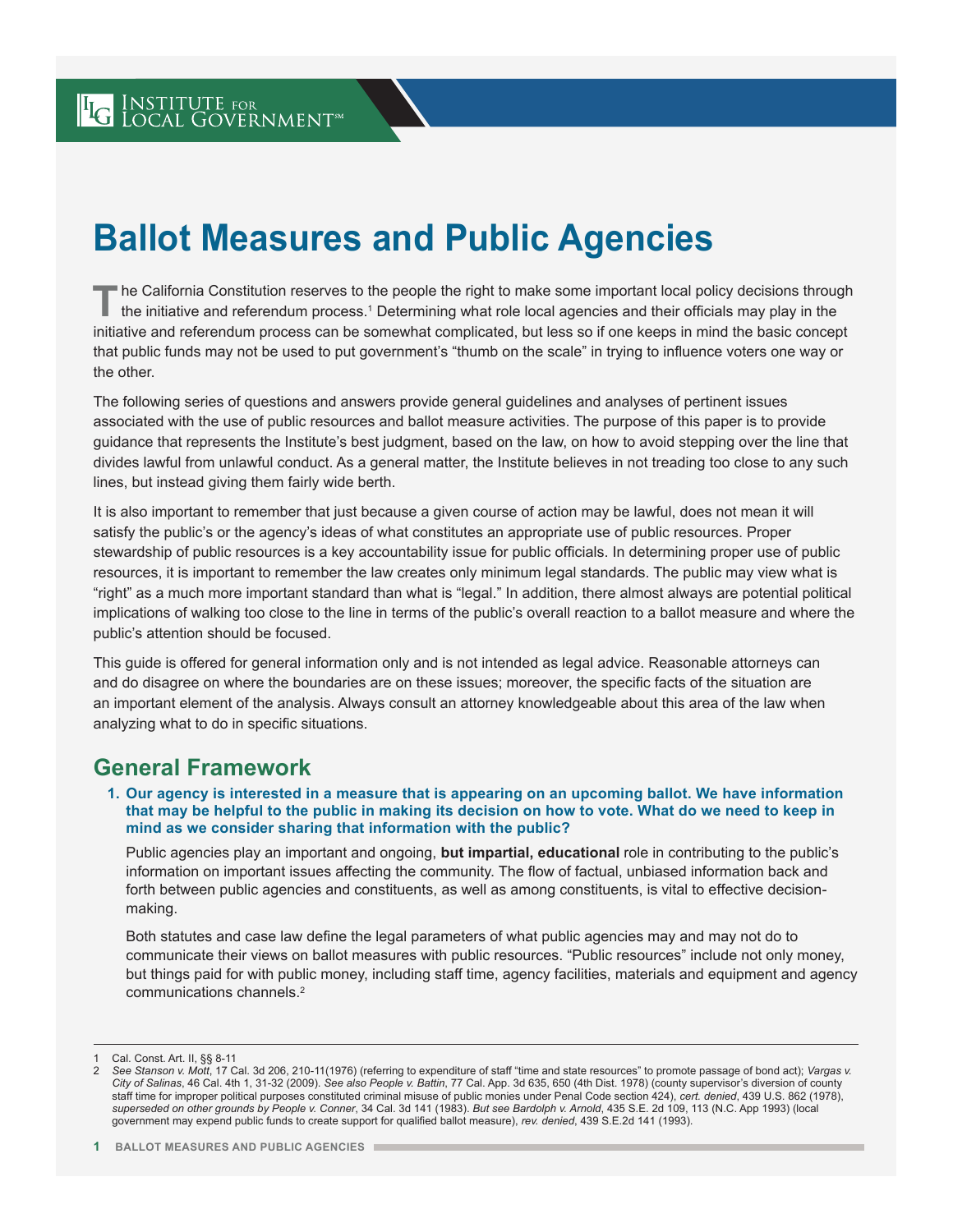All state and local officials, including appointees, are prohibited from using public funds for personal or campaign purposes, such as supporting or opposing a ballot measure. However, courts, most notably in the case of *Stanson v. Mott*, have clarified there is a difference between a public agency's lawful, impartial, informational activity and unlawful, partisan advocacy for or against a ballot measure. While public agencies may provide accurate, factual and impartial information to the public about a ballot measure, they may **not** expressly advocate for a "Yes" or "No" vote on the measure, or disseminate information in a manner, style, tenor or tone that urges a particular vote.

Local public agency governing bodies **may** take a position at public meetings in favor of or against a particular measure that would affect the agency or its constituents.3 And public agencies may spend money to encourage constituents to register to vote, and to get out to vote.4

It is worth noting that there are additional campaign-related restrictions and transparency requirements that have been adopted by the Fair Political Practices Commission (FPPC) pursuant to the state's Political Reform Act, such as a prohibition on using public resources to mail advocacy materials to voters<sup>s</sup> and transparency requirements intended to ensure that the public has a right to know who is spending what to influence their votes.<sup>6</sup> The best way for an agency to avoid running afoul of the FPPC regulations is to refrain from any communication that could reasonably be construed as advocacy. Since public agencies cannot legally spend public funds for illegal advocacy purposes there should be no reason for public agencies to be reporting campaign expenditures.

Agencies should also be aware that there are restrictions on sending mass mailings at public expense that mention or feature an elected official, even if they are non-campaign related. For example, mass mailings at public expense are strictly limited from elected officials who are also candidates for 60 days preceding an election.<sup>7</sup>

In light of the complexity in this area, it is essential to be in close contact with agency counsel regarding agency activities relating to ballot measures and other political activities.

#### **2. What is the underlying theory for restricting public agency activities with respect to ballot measure advocacy? Aren't public information efforts relating to what's best for the community a core function for local agencies?**

Public information is one thing; advocacy is another. The reason courts have given for restricting public agency activities with respect to ballot measures is that the use of taxpayer dollars in an election campaign could distort the debate<sup>8</sup> and undermine the fairness of the election.<sup>9</sup> More specifically, courts have worried about public agency communications overwhelming voters<sup>10</sup> and drowning out the views of others.<sup>11</sup> Restrictions also are a way of maintaining the integrity of the electoral process by neutralizing any advantage that those with special access to government resources might possess.<sup>12</sup>

That being said, courts have also recognized that public agencies have a role to play in making sure the public has the factual, impartial information it needs to make informed decisions. One court explained the role this way:

"If government is to secure cooperation in implementing its programs, if it is to be able to maintain a dialogue with its citizens about their needs and the extent to which government can or should meet those needs,

4 *See* 2 Cal. Code Regs. § 18901.1 (prohibiting campaign mailings sent at public expense).

<sup>3</sup> *See* 2 Cal. Code Regs. § 18420.1 (defining campaign-related expenditures as either reportable independent expenditures or contributions).

<sup>5</sup> *League of Women Voters v. Countywide Criminal Justice Coordination Comm.,* (1988), 203 Cal.App.3d 529, 555.

<sup>6</sup> *Schroeder v. City Council of Irvine*, (2002) 97 Cal.App.4th 174, 187.

Cal. Gov't Code § 89003.

<sup>8</sup> *See Vargas*, 46 Cal. 4th at 31-32.

<sup>9</sup> *Vargas,* 46 Cal. 4th at 36-37.

<sup>10</sup> *See Vargas,* 46 Cal. 4th at 23-24, 32, citing *Stanson v. Mott*, 17 Cal. 3d 206, 216-217 (explaining that, as a constitutional matter, "the use of the public treasury to mount an election campaign which attempts to influence the resolution of issues which our Constitution leave[s] to the 'free election' of the people (see Cal. Const., art. II, § 2) . . . present[s] a serious threat to the integrity of the electoral process"). *See also Keller v. State Bar*, 47 Cal.3d 1152, 1170-1172, (1989), *reversed on other grounds* 496 U.S. 1 (1990).

<sup>11</sup> *Vargas,* 46 Cal. 4th at 46 (concurring opinion).

<sup>12</sup> *San Leandro Teachers Ass'n v. Governing Bd. of San Leandro Sch. Dist.*, 46 Cal.4th 822, 845 (2009).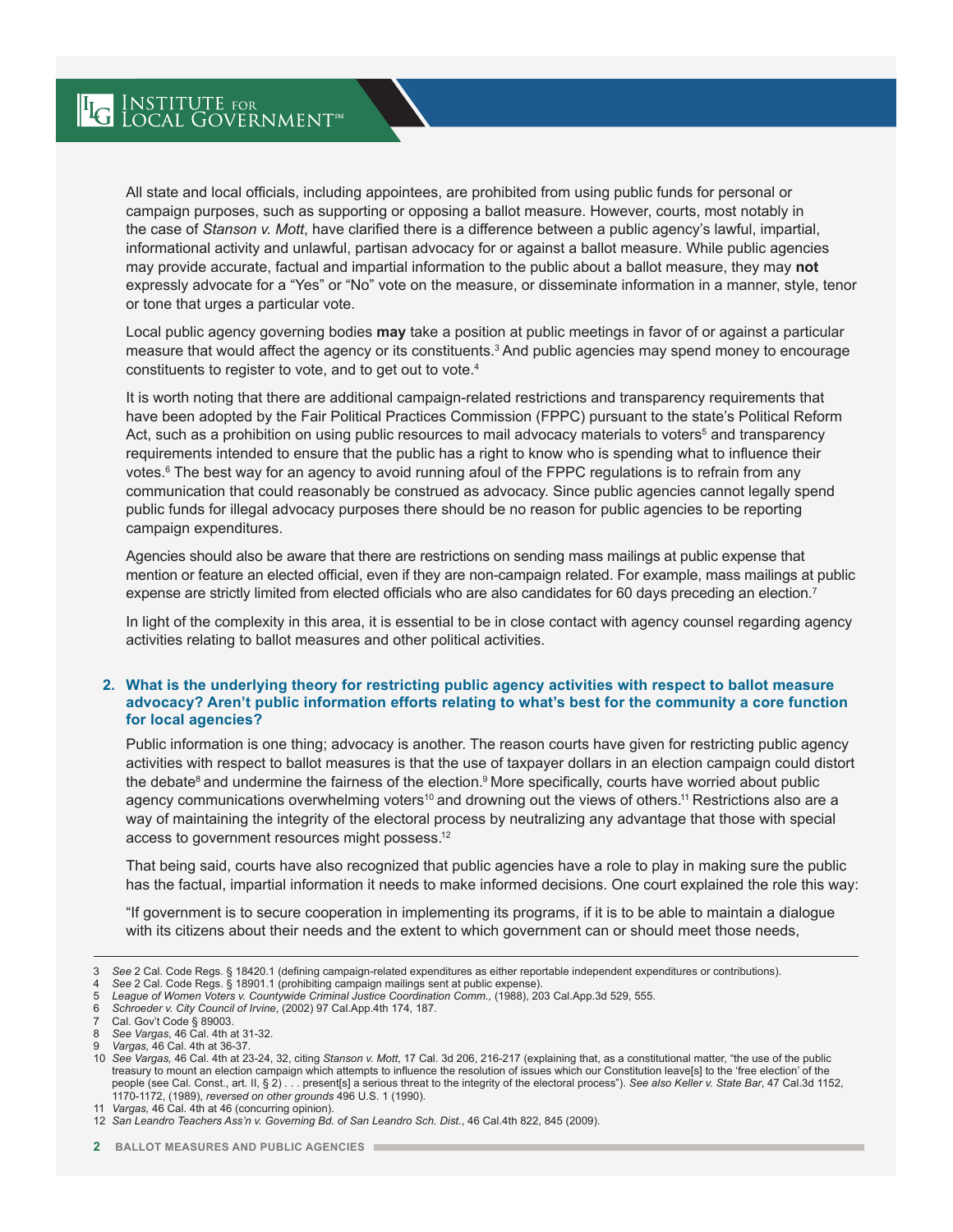government must be able to communicate. An approach that would invalidate all controversial government speech would seriously impair the democratic process."<sup>13</sup>

The court also noted that, if public agencies cannot address issues of public concern and controversy, they cannot govern.<sup>14</sup>

#### **3. What guidelines have the courts provided on using public resources relating to ballot measures?**

California courts have, in essence, created three categories of activities:

- Those that are usually **impermissible** campaign activities;
- Those that are usually **permissible** informational activities; and
- Those that may **require further analysis** under the "style, tenor and timing" test.15

**Usually Impermissible** activities include using public funds for campaign activities<sup>16</sup> or communications that expressly advocate a particular result in an election, or purchasing campaign materials such as bumper stickers, posters, advertising "floats," television, and radio and digital advertising spots and billboards.<sup>17</sup> Another improper activity is using public resources to disseminate advocacy materials prepared by others.<sup>18</sup> The production and mailing of "promotional campaign brochures" is also not allowed, even when those documents contain some useful factual information for the public.<sup>19</sup>

**Usually Permissible** activities include:

- The governing body of the agency taking a position on a ballot measure in an open and public meeting where all perspectives may be shared. 20
- Preparing impartial staff reports and other analyses to assist decision-makers in determining the impact of the measure and what position to take. 21
- Responding to inquiries about ballot measures in ways that provide a fair presentation of the facts about the measure and the agency's view of the merits of a ballot measure including, if applicable, the governing body's position on the measure.<sup>22</sup>
- Accepting invitations to present the agency's views before organizations interested in the ballot measure's effects including, if applicable, the governing body's position on the measure.<sup>23</sup>

Any activity or expenditure that doesn't fall into either the "usually **impermissible**" or "usually **permissible**" category must be evaluated by a "style, tenor and timing" standard against the backdrop of the overarching concern for fairness and non-distortion in the electoral process.<sup>24</sup> The safest approach is to deliver the information through regular agency communications channels (for example, the agency's existing website or newsletter), in a way that emphasizes facts and does not use inflammatory language or argumentative rhetoric.25 Any communications should not encourage the public to adopt the agency's views, vote one way or another, or take any other actions in support of or in opposition to the measure.<sup>26</sup>

<sup>13</sup> *Miller v. Comm'n on the Status of Women,* 151 Cal. App. 3d 693, 701 (1984).

<sup>14</sup> *Id.*

<sup>15</sup> Vargas, 46 Cal. 4th at 7, citing *Stanson*, 17 Cal. 3d at 222 & n. 8.

<sup>16</sup> Government codes section 8314.

<sup>17</sup> *Vargas, 46 Cal. 4th at 24, 32, 42.*

<sup>18</sup> *Vargas, 46 Cal. 4th at 24, 35.* 19 Vargas, 46 Cal. 4th at 39 n. 20.

<sup>20</sup> *Vargas,* 46 Cal. 4th at 37. See also Choice-In-Education League v. Los Angeles Unified Sch. Dist., 17 Cal. App. 4th 415, 429-30 (1993).

<sup>21</sup> *Vargas*, 46 Cal. 4th at 36-37.

<sup>22</sup> *Vargas,* 46 Cal. 4th at 24-25, 33.

<sup>23</sup> *Vargas,* 46 Cal. 4th at 25, 36, *citing Stanson*, 17 Cal. 3d at 221.

<sup>24</sup> *Vargas,* 46 Cal. 4th at 7, 30, 40.

<sup>25</sup> *Vargas,* 46 Cal. 4th at 34, 40 (compare with the tone of the newsletter described in footnote 20).

<sup>26</sup> *Vargas,* 46 Cal. 4th at 40.

**<sup>3</sup> BALLOT MEASURES AND PUBLIC AGENCIES**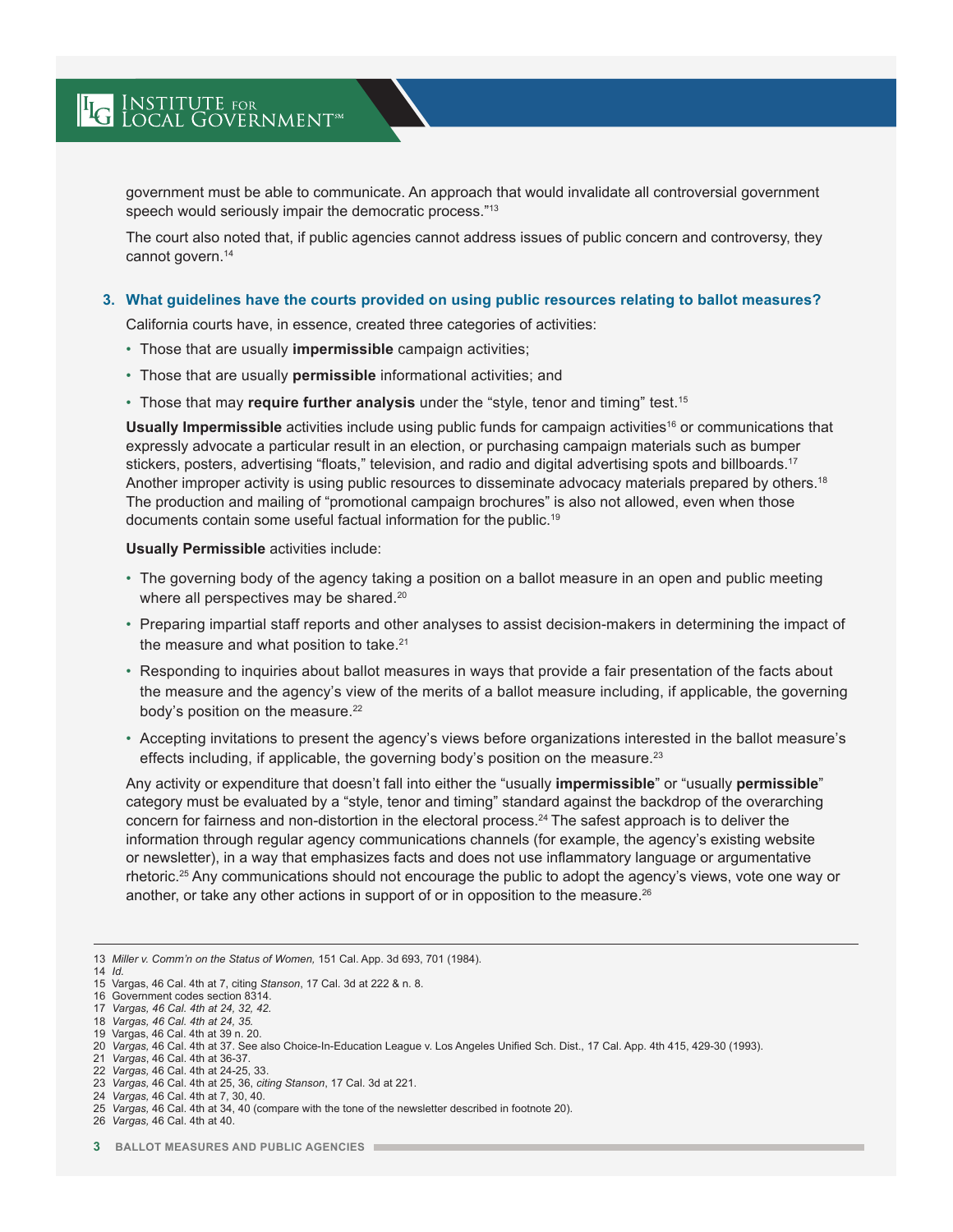#### **4. What are the consequences of stepping over the line dividing permissible from impermissible uses of public resources with respect to ballot measure activities?**

The stakes are high for those involved in misuses of public resources. Public officials face personal liability criminal and civil—for stepping over the line.

Improper use of public resources is a crime.<sup>27</sup> Criminal penalties include a two- to four-year state prison term and permanent disqualification from public office.<sup>28</sup>

Civil penalties include a fine of up to \$1,000 for each day the violation occurs, *plus* three times the value of the resource used.29 Other consequences may include having to reimburse the agency for the value of the resources used.30 Those charged with improper use of public resources may have to pay not only their own attorney's fees, but also those of any individual who is challenging the use of resources.31

In addition, conflicting perspectives on whether there might be a "*de minimus*" defense makes relying on such a defense risky.<sup>32</sup> This includes relying on the defense that one has reimbursed the value of using public resources improperly.

Finally, engaging in such activities gives rise to reporting obligations for public agencies under the Political Reform Act.<sup>33</sup> Failure to comply with these requirements subjects an agency to additional penalties.<sup>34</sup>

There is a political consequence as well. If the public and news media are talking about whether a public agency violated the law in spending public funds to campaign for or against a measure, they're not talking about the merits of the measure. Keeping the focus on the ethics of the public agency instead of the merits of the measure often results in an outcome that is not helpful to the public agency.

#### **5. Are there general strategies a public agency should employ to make sure that it doesn't step over any lines?**

The first is to make sure that public agency employee and officials are aware of these restrictions and the significant consequences for violating them.

Another strategy is to review the issues in this guide with agency counsel at the outset of any ballot measurerelated activities to be clear on how they interpret the law in this area. In many areas, the law is not clear and an agency is well-advised to understand their attorney's interpretations of what is allowed and what is risky. The next strategy is to have a practice of consulting with agency counsel on the application of these restrictions to specific issues that arise. Agency counsel should review all communications about ballot measures or other elections in advance.

Also, an agency's informational communications regarding a ballot measure should be funded out of the agency's normal communications budget and be consistent with the style, tenor, and timing of typical communications. A special budget appropriation and unusual style of communication regarding a ballot measure could show that the agency's intent is more than impartial communication.

33 Cal. Gov't Code § 84203.5 (requiring independent expenditure reports by committees spending more than \$500 each year in support or opposition to a ballot measure).

<sup>27</sup> *See* Cal. Penal Code §§ 72.5(b) (use of public funds to attend a political function to support or oppose a ballot measure); 424 (misappropriation of public funds); 484-87 (theft). *See also People v. Battin*, 77 Cal. App. 3d 635 (1978) (prosecution of county supervisor for engaging campaign activities during county business hours using county facilities), *superseded on other grounds by People v. Conner*, 34 Cal. 3d 141 (1983).

<sup>28</sup> Cal. Penal Code § 424.

<sup>29</sup> Cal. Gov't Code § 8314(c)(1).

<sup>30</sup> *Stanson*, 17 Cal. 3d at 226-227 (finding that "public officials must use due care, *i.e.*, reasonable diligence in authorizing the expenditure of public funds, and may be subject to personal liability for improper expenditures made in the absence of due care"). *See also Harvey v. County of Butte*, 203 Cal. App. 3d 714, 719 (1988).

<sup>31</sup> *See generally Tenwolde v. County of San Diego*, 14 Cal. App. 4th 1083 (4th Dist. 1993), *rev. denied*.

<sup>32</sup> *See People v. Battin*, 77 Cal. App. 3d at 65 (1978) (Penal Code section 424's "proscription is not limited to the misuse of public funds in a particular monetary amount. Rather it proscribes *any* misuse, no matter how small." [emphasis in original]). *See also People v. Bishop,* A081989 (1st Dist. 2000) (this unpublished opinion follows *People v. Battin* and holds that reimbursement is not a defense). *But see DiQuisto v. County of Santa Clara*, 181 Cal. App. 4th 236 (2010) (majority found that sending an editorial against a ballot measure via email on one's lunch hour constituted advocacy, but involved a minimal use of public resources—note dissenting opinion disagreeing with majority's minimal-use-of-public-resources conclusion).

<sup>34</sup> *See, for example,* Cal. Gov't Code §§ 83116, 91001(b), 91000(a), 91001.5, 91002, 91004, 91005, 91012.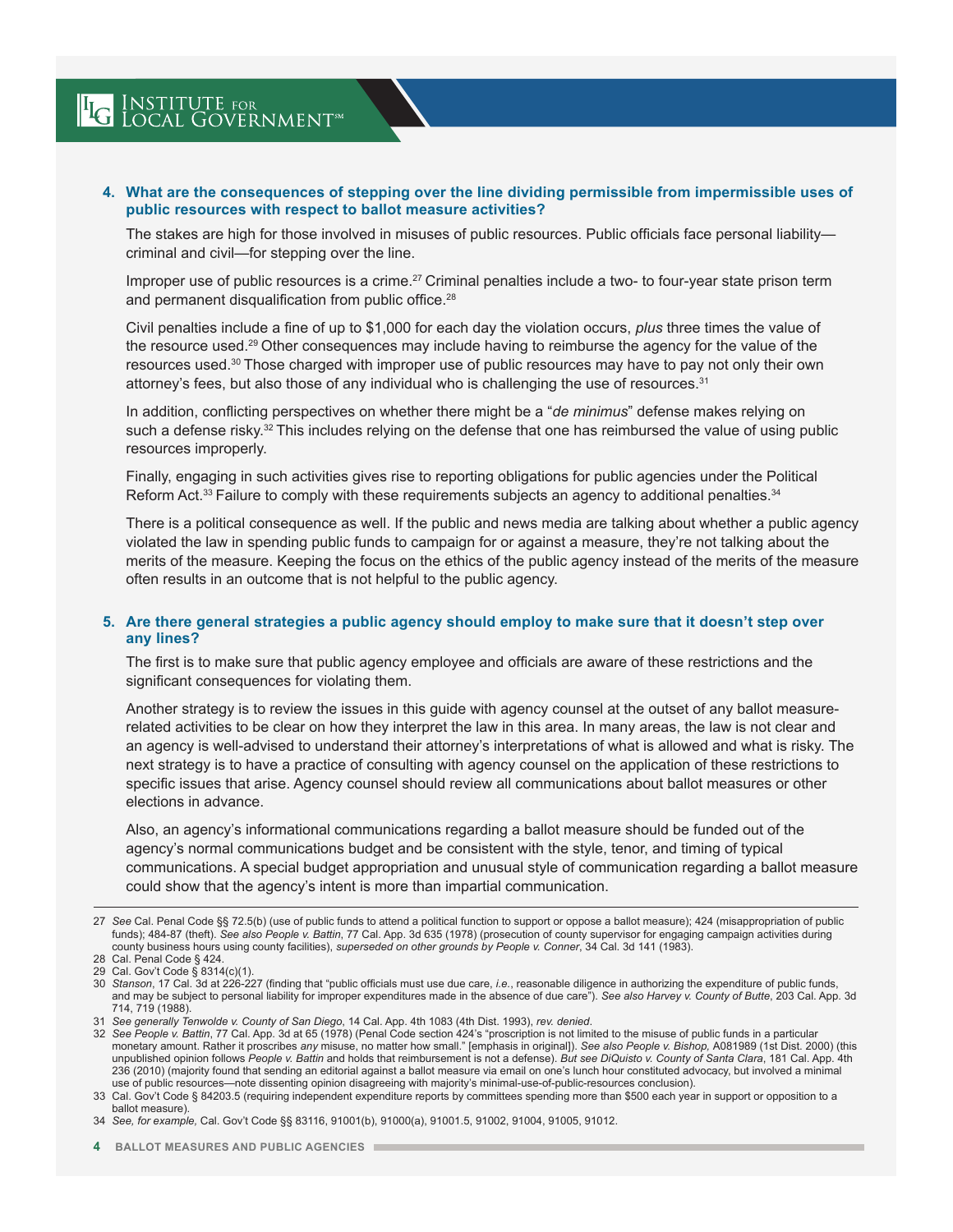Finally, documenting an agency's respect for these restrictions is another important strategy. Attorneys refer to this as creating a *record.* Potential challengers to an agency's activities will review the record and other materials (including emails, for example) to determine whether to file a lawsuit. A court will examine the record in deciding whether any missteps occurred. The agency will want to be able to point to documentation that demonstrates that all actions were well within the boundaries dividing lawful from unlawful conduct.

### **Before a Measure is Put on the Ballot**

**LG** INSTITUTE FOR INTERNATION

#### **1. If a public agency wants to draft a measure on the ballot, may public resources be used?**

Under both the California Elections Code and case law, local agencies may use public resources to draft a measure for the ballot.35 The theory is that, prior to and through the drafting stage of a proposed ballot measure, the activities do not involve attempting to either persuade the voters or otherwise influence the vote.<sup>36</sup>

#### **2. What about other activities a local agency may wish to engage in prior to placing a measure on the ballot?**

Local agencies do not have specific guidance from a majority of the California Supreme Court on this issue, although there are general principles that can be applied. The Court seems to use a two-part analysis in evaluating public agency activities *vis-à-vis* ballot measures. One part goes to the issue of whether a particular public agency has the legal authority to spend public funds on ballot measure activities. The other is whether the use of that legal authority oversteps what the courts may perceive as constitutional restrictions on what may be done with public resources.<sup>37</sup>

When drafting and placing a measure on the ballot, the California Elections Code provides the legal authority for cities and counties.<sup>38</sup> The remaining question is whether certain kinds of activities are appropriate as part of that effort?

In a case involving a local transportation agency, a court of appeal found the agency had authority under state law to find additional sources of funding for transportation<sup>39</sup> and the agency was following the prescribed steps for putting a measure before the voters (which included such activities as preparing a transportation plan).40 The court noted that the activities the agency engaged in occurred before the transportation expenditure plan was approved or the ordinance placing a measure on the ballot was finalized.<sup>41</sup>

<sup>35</sup> *Vargas v. City of Salinas*, 46 Cal. 4th 1, 36 (2009); *League of Women Voters of California. v. Countywide Criminal Justice Coordination Comm.,* 203 Cal. App. 3d 529 (1988); *Santa Barbara County Coal. Against Auto. Subsidies v. Santa Barbara County Ass'n of Governments,* 167 Cal. App. 4th 1229 (2008). See *also* Cal. Elect. Code §§ 9140 [county board of supervisors], 9222 [legislative body of municipality]; FPPC Advice Letter to Hicks, No. I-98-007<br>(02/20/98); FPPC Advice Letter to Roberts, No. A-98- 125(06/01/9

<sup>36</sup> *League of Women Voters,* 203 Cal. App. 3d at 550 ("The audience at which these activities are directed is not the electorate per se, but only potentially interested private citizens; there is no attempt to persuade or influence *any* vote."), citing *Miller v. Miller* 87 Cal. App. 3d 762, 768 (1978).<br>. 37 See *Vargas*, 46 Cal. 4th at 29: As we have seen, in Stanson, su*pra* 

<sup>. .</sup> would be posed by an explicit legislative authorization of the use of public funds for partisan campaigning" (*id.* at p. 219, italics added), reaffirmed our earlier holding in *Mines, supra*, 201 Cal. 273, that the use of public funds for campaign activities or materials unquestionably is impermissible in the absence of " 'clear and unmistakable language' " authorizing such expenditures. (*Stanson*, at pp. 219-220.) Section 54964 does not clearly and unmistakably authorize local agencies to use public funds for campaign materials or activities so long as those materials or activities avoid using language that expressly advocates approval or rejection of a ballot measure. Instead, the provision prohibits the expenditure of public funds for communications that contain such express advocacy, even if such expenditures have been affirmatively authorized, clearly and unmistakably, by a local agency itself. Although section 54964, subdivision (c) creates an exception to the statutory prohibition for communications that satisfy the two conditions set forth in that

subdivision, subdivision (c) (like the other provisions of section 54964) does not purport affirmatively.<br>38 See Cal. Elect. Code §§ 9140 (authorizing boards of supervisors to place measures on the ballot); 9222 (authoriz ballot).

<sup>39</sup> *See Santa Barbara County Coal. Against Auto. Subsidies,* 167 Cal. App. 4th at 1239-40, (The Local Transportation Authority and Improvement Act (Act), which the court described as "a comprehensive statutory scheme to 'raise additional local revenues to provide highway capital improvements and maintenance and to meet local transportation needs in a timely manner'" citing Cal. Pub. Util. Code, § 180000-180003).

<sup>40</sup> *See Santa Barbara County Coal. Against Auto. Subsidies,* 167 Cal. App. 4th at 1234. (The agency had retained a private consultant to survey voter support for an extension of the sales tax. The consultant determined the arguments in favor of extension that were received most favorably by the voters polled, potential arguments in opposition, and the best strategy to maximize voter support. In addition, agency staff and committee members attended public meetings with civic groups during which staff presented information regarding the transportation expenditure plan, and the importance of extending an earlier sales tax to satisfying the county's transportation needs).

<sup>41</sup> *See Santa Barbara County Coal. Against Auto. Subsidies,* 167 Cal. App. 4th at 1240.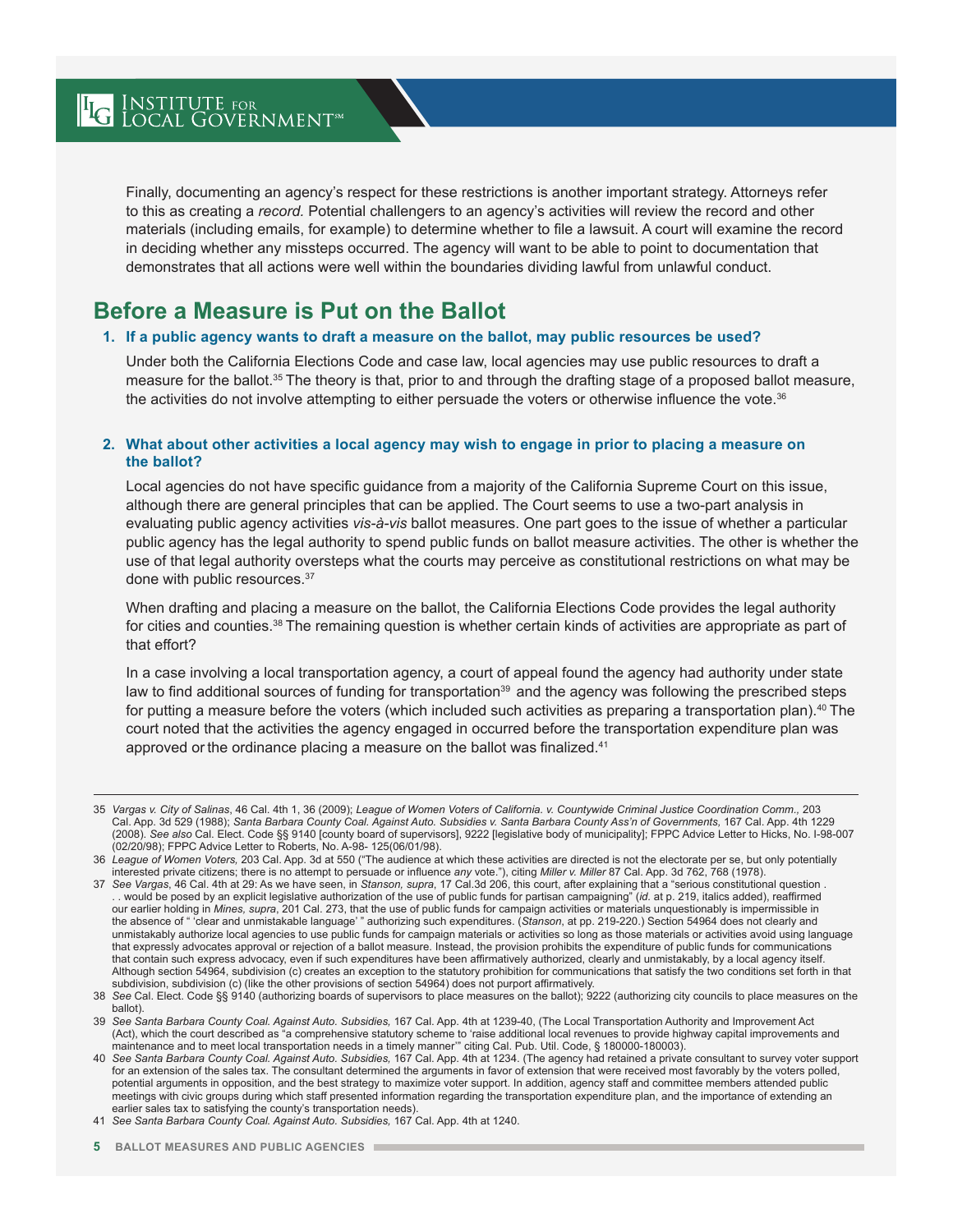The fact that the agency's challenged activities occurred well before the measure was put on the ballot was enough for the court. In this regard, the court drew a distinction between activities involving the expenditure of public funds for *governing* and the expenditure of funds for election *campaigning.*<sup>42</sup>

The court in the transportation agency case relied heavily on the analysis of an earlier court of appeal decision. In that case, which involved a county, the court suggested that putting a measure on the ballot was okay, but other activities may be a closer call.<sup>43</sup> The court concluded that:

"On balance, we conclude the power to draft the proposed initiative necessarily implies the power to seek out a willing proponent. We do not perceive the activities of identifying and securing such a proponent for a draft initiative as entailing any degree of public advocacy or promotion, directed at the electorate, of the single viewpoint embodied in the measure."44

The California Supreme Court agrees with this case to the extent that the case interpreted earlier Supreme Court decisions as allowing public agencies to express opinions on the merits of a proposed ballot measure, so long as agencies do not spend public funds to mount a campaign in favor of the measure.<sup>45</sup> Generally summarized, it appears that public agencies may spend public funds to research potential provisions of a ballot measure, draft the measure itself, take the procedural steps necessary to get it on the ballot, have the governing body take a position on the measure, and inform voters about the provisions of the measure in a factual, impartial way.

#### **3. Before we put a measure on the ballot, we want to evaluate its likelihood of success by engaging in various forms of public opinion research (for example, polling and focus groups) to understand how the community might feel about such a measure. May we use public resources for that kind of activity?**

Although no court has specifically addressed this, the Attorney General has said that public agencies may spend money for polling and research as long as those resources are not being used to promote a single view in an effort to influence the electorate. For example, the Attorney General has determined that, in preparation for submitting a bond measure to the electorate for approval, a community college district may use district funds to hire a consultant to conduct surveys and establish focus groups to assess the potential support and opposition to the measure, the public's awareness of the district's financial needs, and the overall feasibility of developing a bond measure that could win voter approval.46 The Attorney General based his analysis on a court of appeal case that allowed pre-qualification activities,<sup>47</sup> noting that the audience for such activities is not the electorate.<sup>48</sup>

#### **4. May this research be used by advocacy or opposition groups to inform their strategies?**

In the Attorney General opinion on the community college bond measure, the Attorney General noted that the fact that early focus group and polling information might prove to be of use in an ensuing campaign does not, in itself, necessitate the conclusion that public funds were expended improperly.49 The Attorney General did note that donating or providing this information to a political campaign may give rise to campaign reporting obligations under the Political Reform Act.<sup>50</sup> Furthermore, the poll results and the polling consultant's report on the research will undoubtedly be considered to be public records.

47 *League of Women Voters,* 203 Cal. App. 3d at 552-54.

49 88 Ops. Cal. Att'y Gen. at 50, citing *League of Women Voters,* 203 Cal. App. 3d at 554.

<sup>42</sup> *See Santa Barbara County Coal. Against Auto. Subsidies,* 167 Cal. App. 4th at 1241.

<sup>43</sup> *League of Women Voters*, 203 Cal. App. 3d at 553 ("Whether CCJCC legitimately could direct the task force to identify and secure a willing sponsor is somewhat more problematical.")

<sup>44</sup> *League of Women Voters*, 203 Cal. App. 3d at 554.

<sup>45</sup> *Vargas*, 46 Cal. 4th at 36.

<sup>46</sup> 88 Ops. Cal. Att'y Gen. 46 (2005).

<sup>48</sup> 88 Ops. Cal. Att'y Gen. at 49-50 (noting that "not every activity in connection with a bond measure will necessarily be proper if taken before the measure is placed on the ballot. Activities directed at swaying voters' opinions are improper, even pre-filing.")

<sup>50</sup> 88 Ops. Cal. Att'y Gen. at 50, citing Cal. Gov't Code, § 81000 and following, 2 Cal. Code Regs. § 18215; *Hoffman Advice Letter*, No. A-00-074 (Cal. Fair Political Practices Comm'n March 28, 2000); *Fair Political Practices Comm'n. v. Suitt*, 90 Cal. App. 3d 125, 128-132 (1979).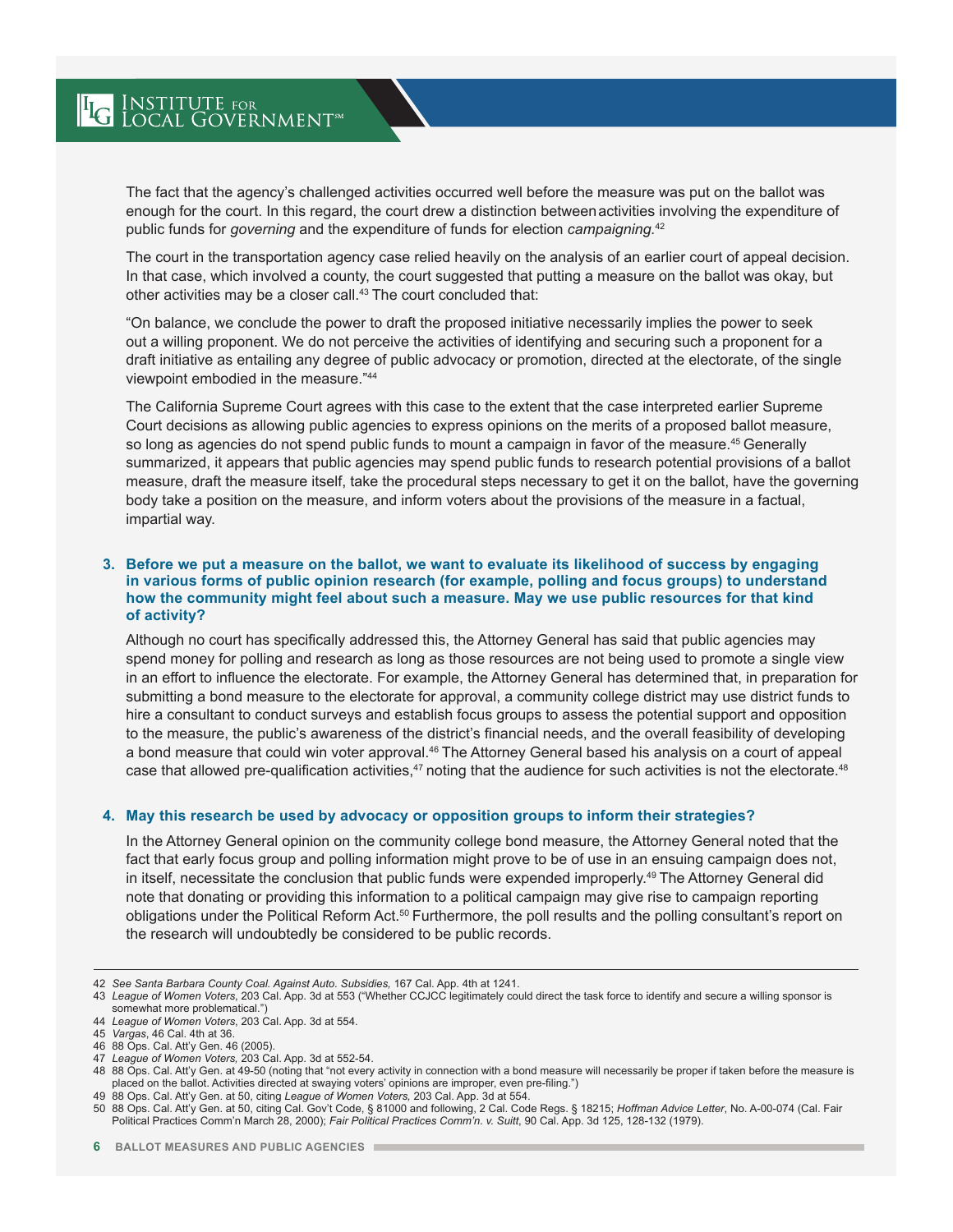#### NOTE ON PUBLIC RECORDS

A factor to keep in mind is the degree to which the consultant's research and communications about that research are likely to constitute a public record<sup>51</sup> subject to disclosure upon request to anyone under California's Public Records Act.52

#### **5. May a public agency use public resources to hire a communications strategist (consultant) to advise the agency on an effort to place a matter on the ballot? Some of the issues the consultant would advise on include:**

- Interpreting and applying the public opinion research and advising on such issues as timing of the election;
- What kind of balloting method to use;
- Effective themes and messages to use in describing the measure to the community;
- Areas where the public may need more information;
- Communications planning;
- Community outreach activities;
- Informational direct mail program;
- Creating an informational speakers bureau; and
- Interpreting "tracking poll" data after an outreach program to re-assess community support for the measure.

Some public agencies have ongoing and robust communications and engagement efforts with their communities as part of their philosophy of governance. In such communities, hiring help on community outreach activities and communications planning (or having such capacity in-house) is part of how the agency generally operates. Consistency with a public agency's established practices is one of the factors the courts look for in assessing whether a particular use of public resources with respect to ballot measure communications is okay.<sup>53</sup>

The key distinction to keep in mind under the current state of appellate guidance is whether a given use of public resources relates to *governing* as opposed to election *campaigning.*<sup>54</sup> Understanding community sentiment and needs and then developing measures to meet those needs can be part of an agency's ongoing governance and communications practices. So can maintaining regular lines of communications between decision-makers and the community.

However, if these activities are not typically part of the agency's philosophy of governance and regular communications practices, then using public resources for these purposes can be riskier. For example, the Attorney General has concluded that it would be unlawful to use public agency funds to hire a consultant to develop and implement a strategy for building support for a ballot measure (both in terms of building coalitions and financial support for a campaign). The Attorney General said having the consultant assist the district chancellor in scheduling meetings with civic leaders and potential campaign contributors in order to gauge their support for the bond measure would be unlawful if the purpose or effect of such actions is to develop a campaign to promote approval of the bond measure by the electorate.55

<sup>51</sup> *See* Cal. Gov't Code § 6252(e) ("Public records" includes any writing containing information relating to the conduct of the public's business prepared, owned, used, or retained by any state or local agency regardless of physical form or characteristics.").

<sup>52</sup> *See* Cal. Gov't Code § 6253 (a), (b) ("Public records are open to inspection at all times during the office hours of the state or local agency and every person has a right to inspect any public record, except as hereafter provided. . . Except with respect to public records exempt from disclosure by express provisions of law, each state or local agency, upon a request for a copy of records that reasonably describes an identifiable record or records, shall make the records promptly available to any person upon payment of fees covering direct costs of duplication, or a statutory fee if applicable. Upon request, an exact copy shall be provided unless impracticable to do so.").

<sup>53</sup> *Vargas,* 46 Cal. 4th at 40. *See also* Cal. Gov't Code § 54964(a), (b)(3) (prohibiting local public agency expenditures for activities that expressly advocate the approval or rejection of a clearly identified ballot measure).

<sup>54</sup> *See Santa Barbara County Coal. Against Auto. Subsidies,* 167 Cal. App. 4th at 1241.

<sup>55</sup> 88 Ops. Cal. Att'y Gen. at 52.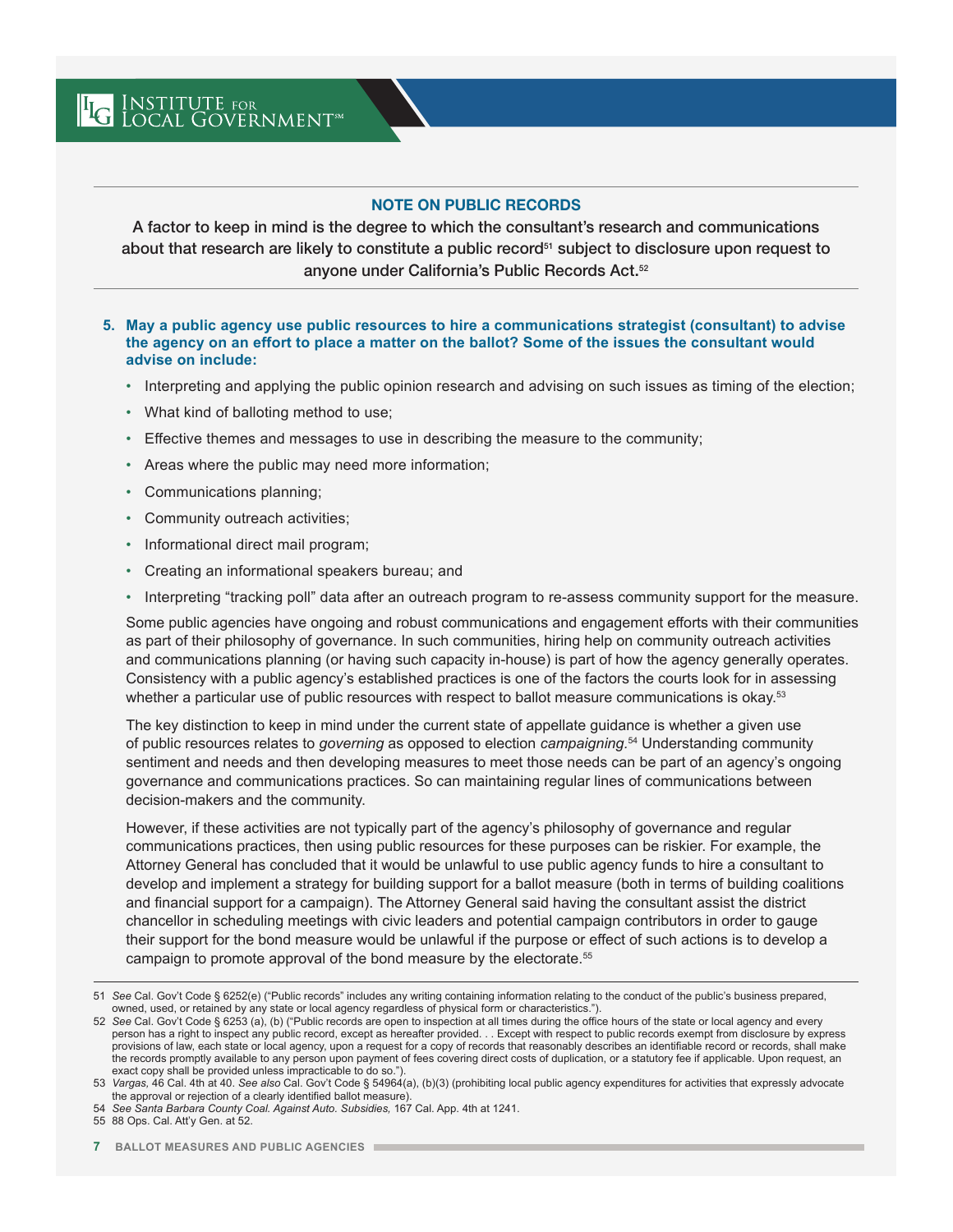Under this opinion, the key test is whether the "purpose or effect" of a consultant's activities is to develop a campaign to promote approval of the bond measure; if so, those activities should not be undertaken with public resources.56 The Attorney General said this means public resources should not be used to fund activities that will form the basis for an eventual campaign to obtain approval of a measure.<sup>57</sup> It also means that the safest thing to do is to avoid using public resources for activities that may have the effect of influencing the voters (for example, "developing themes or messages").

A recent FPPC enforcement action levied a substantial fine against a county for communications about a ballot measure that were funded by a special appropriation made after the measure qualified, and that were not consistent with the county's normal communications.

If the agency does hire communications consultants, the agency and the consultants should be aware of the transparency requirements that apply to public entity endeavors. This includes the fact that the scope of work in the consultant's contract, the consultant's work product, emails and other writings relating to their work that are in the possession of and regularly retained by the agency will be subject to public disclosure should there be an inquiry.58

#### **6. Are there any concerns if the communications strategist ultimately becomes either one of the consultants or the sole consultant to the campaign?**

No court decision or Attorney General opinion addresses this specific issue. Having consultants involved in prequalification activities (which are not supposed to involve actions designed to develop a campaign to promote approval of a measure) and then become involved in campaign activities may create a greater risk that a court may conclude the pre-qualification activities were truly designed to support a campaign to promote approval of a measure. It also increases the possibility that the pre-qualification expenses will be reportable as in-kind support for the campaign.

#### **7. May public resources be used to fund signature gathering to qualify a measure for the ballot?**

The Attorney General says "no."59 The Attorney General reasoned that such activities cross the line to promoting a single point of view and influence the electorate, which cannot occur unless there is clear and explicit authorization for such activities.<sup>60</sup>

56 88 Ops. Cal. Att'y Gen. at 52.

<sup>57</sup> 88 Ops. Cal. Att'y Gen. at 52*,* citing *League of Women Voters,* 203 Cal. App. 3d at 558 (expenditures made in anticipation of supporting a measure once it is on the ballot come within reporting requirements of Political Reform Act of 1974); *In re Fontana* (1976) 2 FPPC Ops. 25 (expenditures made in support of proposal become reportable after proposal becomes a ballot measure).

<sup>58</sup> *See* Cal. Gov't Code § 6250 and following (California Public Records Act). The breadth of what records are subject to disclosure was recently reviewed by the California Sixth District Appellate Court, which vacated a superior court ruling holding that emails sent and received on officials' personal (non-agency) email accounts are subject to disclosure, see City of San Jose v. Superior Court of Santa Clara, --- Cal.Rptr.3d ---, 2014 WL 1515001 (Cal.App. 6 Dist., 2014). 59 73 Ops. Cal. Att'y Gen. 255 (1990).

<sup>60</sup> *See* 73 Ops. Cal. Att'y Gen. at 266 (finding no distinction between an initiative or referendum or whether the measure was a state or local one).